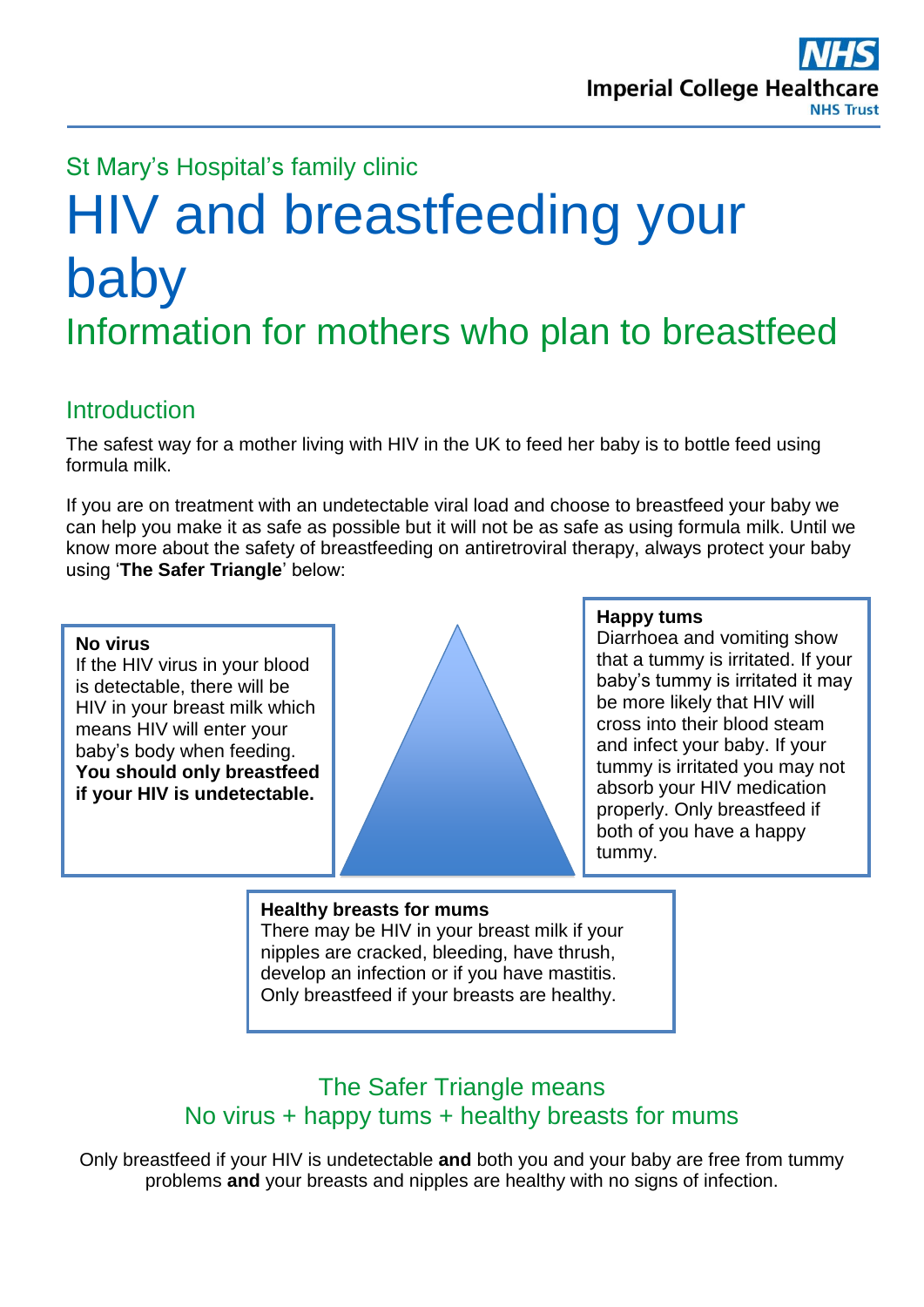**If HIV virus becomes detectable in your blood:** Stop breastfeeding and start using formula milk. Only use formula milk until you have spoken with your HIV clinic. Do not use breast milk that you have expressed and stored.

**If your baby has diarrhoea or is vomiting:** Feed your baby with formula milk only. Keep feeding them formula milk even after their tummy is better.

**If you have diarrhoea or vomiting, or your breasts have an injury or infection:** Stop breastfeeding and feed your baby with formula milk **or** use breast milk that you expressed more than 2 days (48hrs) before your tummy or breast problem began. If your baby has formula milk while you are ill, continue feeding them formula milk only. If your baby did not have formula milk you can start breastfeeding again 2 days (48hrs) after your breast problem has healed. If you had tummy problems you must contact your HIV clinic before breastfeeding.

### Four golden rules

These 4 golden rules will help to protect your baby from HIV while breastfeeding:

#### **(1) Taking your meds = giving your love**

The HIV medicines you take protect your baby as well as you. You need to be 'undetectable', with no HIV detectable in your blood, to breastfeed your baby. The only way to do this is to take your HIV medications at the right time every day.

Every day you are already caring for your baby keeping them clean, warm and comforted. Taking your HIV medication as perfectly as possible is just another part of the love that you are already giving your child.

#### **(2) Short and sweet**

The fewer breastfeeds your baby has, the lower the chance of him or her becoming HIV positive. Even if you are taking your HIV medication, your baby has double the chance of becoming infected with HIV if you breastfeed for 12 months rather than stopping before he or she is 6 months old.

If your baby doesn't like the bottle at first, try asking someone else to give it to them– what your baby won't accept from mum he or she may take from someone else!

#### **(3) Breast milk only**

If you choose to breastfeed, while your baby is under 6 months old, you should give breast milk **only** and no other food or drinks. This is known as exclusive breastfeeding. Giving breast milk and other foods may irritate the young (younger than 6 month old) baby's tummy and increase the risk of HIV infection. You can still give your young baby vitamins or prescribed medicines. Your baby can also have bottles of your own expressed breast milk. We recommend starting to do this early on, so your new baby gets used to the bottle as well as the breast.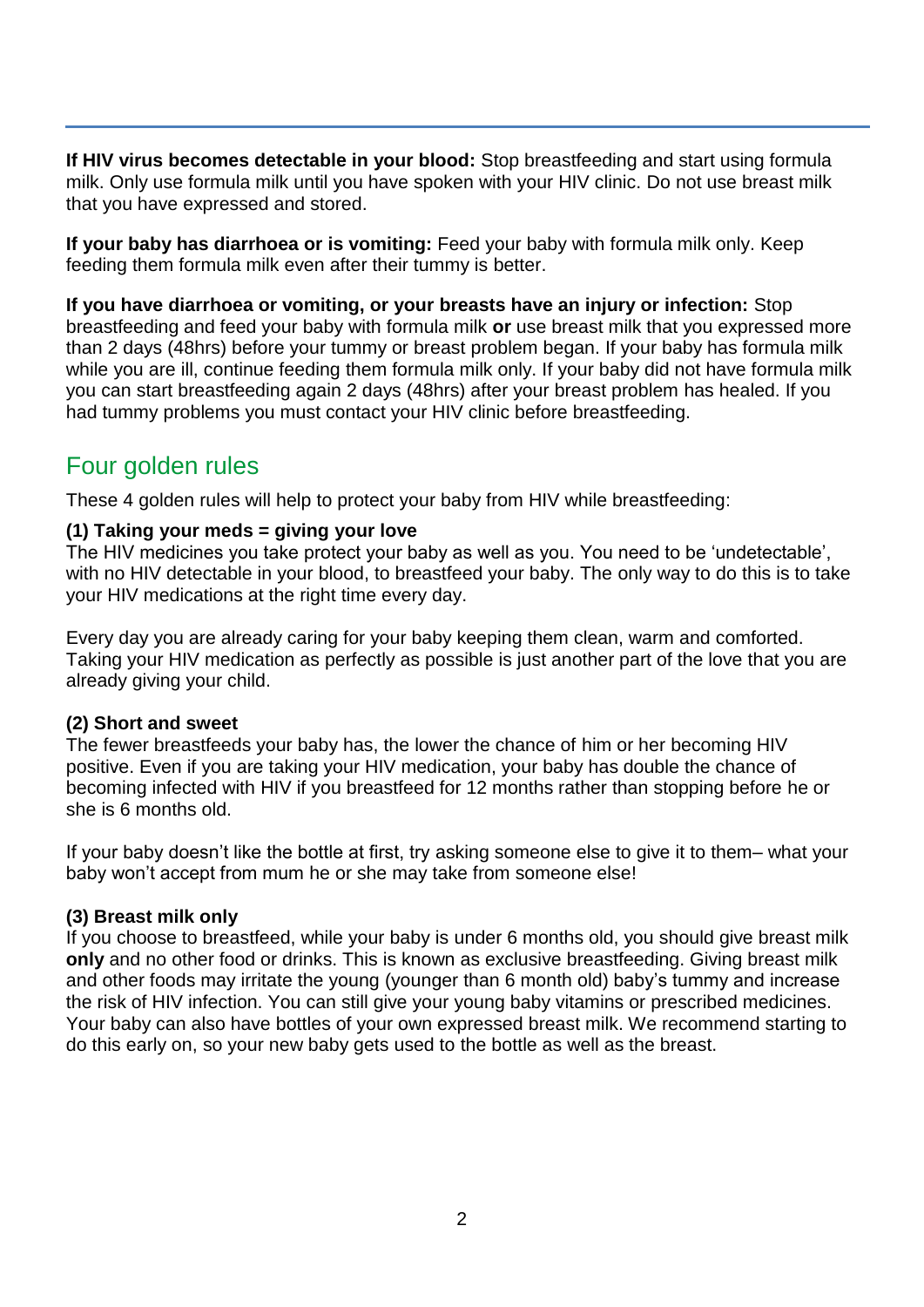### **(4) Be prepared**

Breastfeeding doesn't always go to plan. A mother living with HIV faces the same challenges during breastfeeding as any mother. Living with HIV means these situations need to be managed with extra planning. Advice for a breastfeeding mother who does not have HIV may not be correct for you and your baby. We encourage you to tell your community midwife about your HIV to help make sure they are giving you the right advice for you and your baby. If you are uncertain about something ask your specialist midwife, your specialist children's nurses, or your HIV doctor.

# Get comfortable

Ask your specialist midwife and community midwife for help with breastfeeding positions. Good feeding positions will reduce the chance of injuries to your nipple. An injured nipple or inflamed breast (known as mastitis) can increase the amount of HIV in your milk.

# Expressing milk

Expressing milk means gently squeezing or pumping your milk from your breast into a sterile container to use either right away or save for later.

One of the most useful ways to prepare for any breastfeeding difficulties is to express and freeze your breast milk while your breasts and tummy are healthy and your viral load is undetectable.

You can express your milk by hand into a cup that has been boiled in water for 10 minutes and then allowed to cool. You can also use a breast pump. You can rent one from the hospital or buy one from places such as Boots or Argos. Pumps can be hand controlled or electric and range from £10 to over £200.

Your milk can be safely stored in a sterilised container or individual pre-sterilised plastic breast milk bags (about £7.50 for 30)*.* Write the date and the amount of milk on the container before you store it.

You can keep your expressed milk:

- in the fridge for up to 5 days at 4 degrees centigrade or lower. Using a fridge thermometer (about £5 from places like Tesco or Currys) is the best way to make sure your milk is kept at the right temperature
- for 2 weeks in the ice compartment of a fridge
- for up to 6 months frozen in a freezer

Ask your community midwife for more advice on expressing and storing milk.

### Formula feeds for back-up

If one side of the Safer Triangle breaks (No virus + happy tums + healthy breasts for mums) you may need to stop breastfeeding and give your baby formula milk. Even if you are breastfeeding, keep a small supply of formula milk at home for your baby in case of an emergency.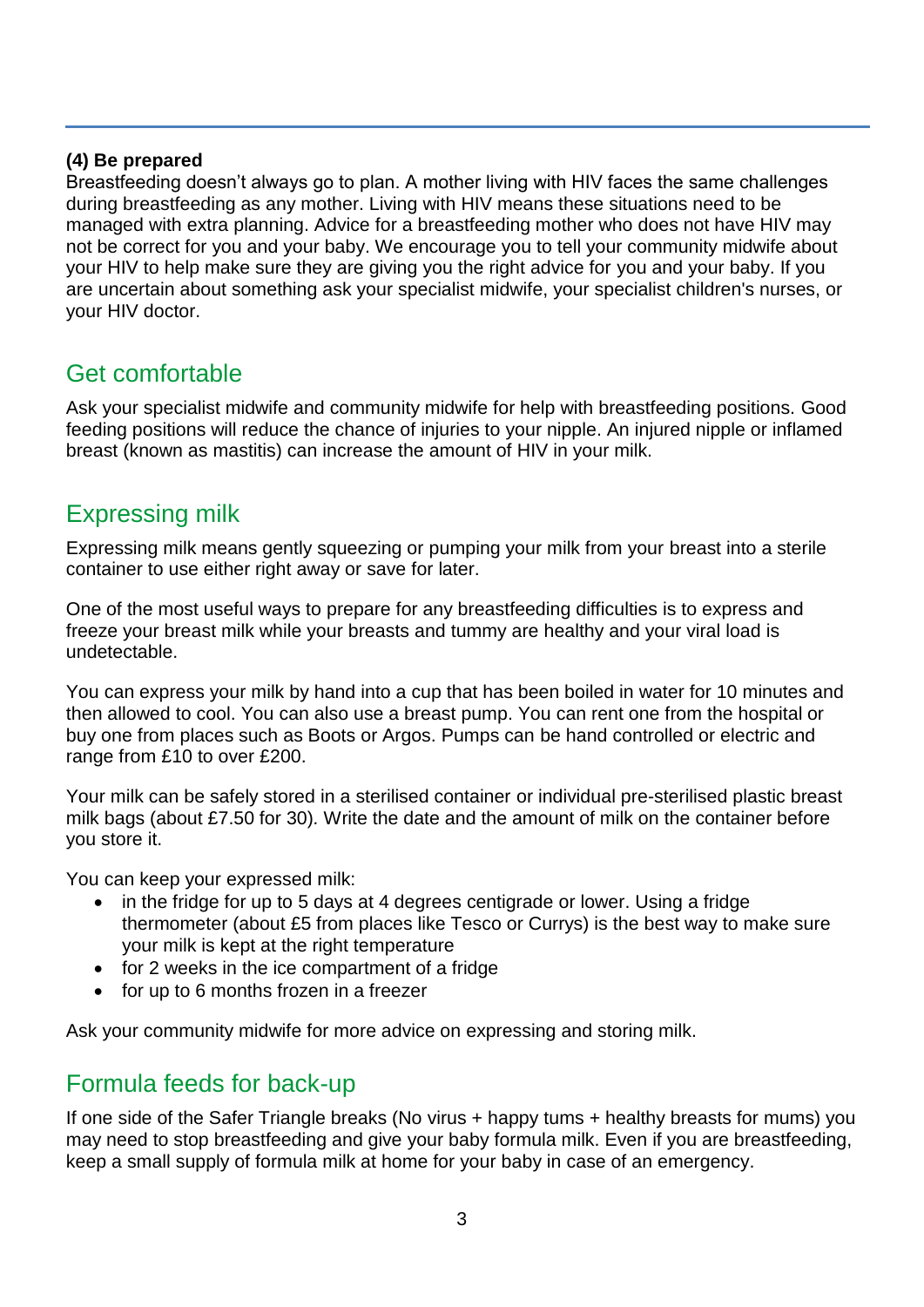### **You will need:**

- the right stage formula milk for your baby (stage 1 for 0–6 months, stage 2 follow on milk for 6–12 months)
- 2 bottles or more
- 2 teats or more
- a method to sterilize the bottles and teats

# Introducing your baby to food

When babies are 6 months old, they are ready to start weaning and can gradually have simple foods along with their breast milk or formula. If you are breastfeeding while living with HIV, do not introduce your baby to any other food, including purees or cereal, before they are 6 months old. If your baby begins weaning early (before they are 6 months old) you must stop breastfeeding and switch to formula milk.

When your baby is 6 months or older, you can stop breastfeeding and move him or her onto formula and then food, or continue breastfeeding while introducing your baby to food. Good first foods are cooled, mashed vegetables like potatoes or carrots, soft fruits or baby cereals mixed with formula milk. You should follow the same weaning advice from your health visitor and the NHS as all mothers and babies in the UK.

If you continue to breastfeed after your baby has started food your HIV viral load must always be undetectable. If your viral load becomes detectable you need to stop breastfeeding. Babies tummies may be more irritated during weaning. If your baby develops diarrhoea or vomiting you must stop breastfeeding.

Using only formula milk while weaning means your baby will get the vitamins and calories he or she needs to grow without any risk of HIV infection. Until we learn more from breastfeeding mothers living with HIV, using formula milk and no breast milk is still the safest way to feed your weaning baby in the UK.

### **How to stop breastfeeding**

Abrupt weaning from breastfeeding to formula and / or solids can be avoided, as long as your HIV viral load remains fully suppressed. However, if your viral load becomes detectable you will have to stop breastfeeding and only use formula milk to protect your baby from HIV. This can make your breasts feel full of milk and uncomfortable. It may also increase your risk of a breast infection. Two things can help:

(1) Hand expressing just enough milk to keep your breasts comfortable. Each day, make the amount you express less and less, and the length of time between when you are expressing longer and longer. Do 1 less session every 2 to 3 days, depending on how your breasts feel. If you normally breastfeed your baby 6 times a day reduce this to 5 times a day, wait a day or 2 and reduce this to 4 times a day. Keep going until you have stopped breastfeeding. This will help your breasts to gradually stop making so much milk.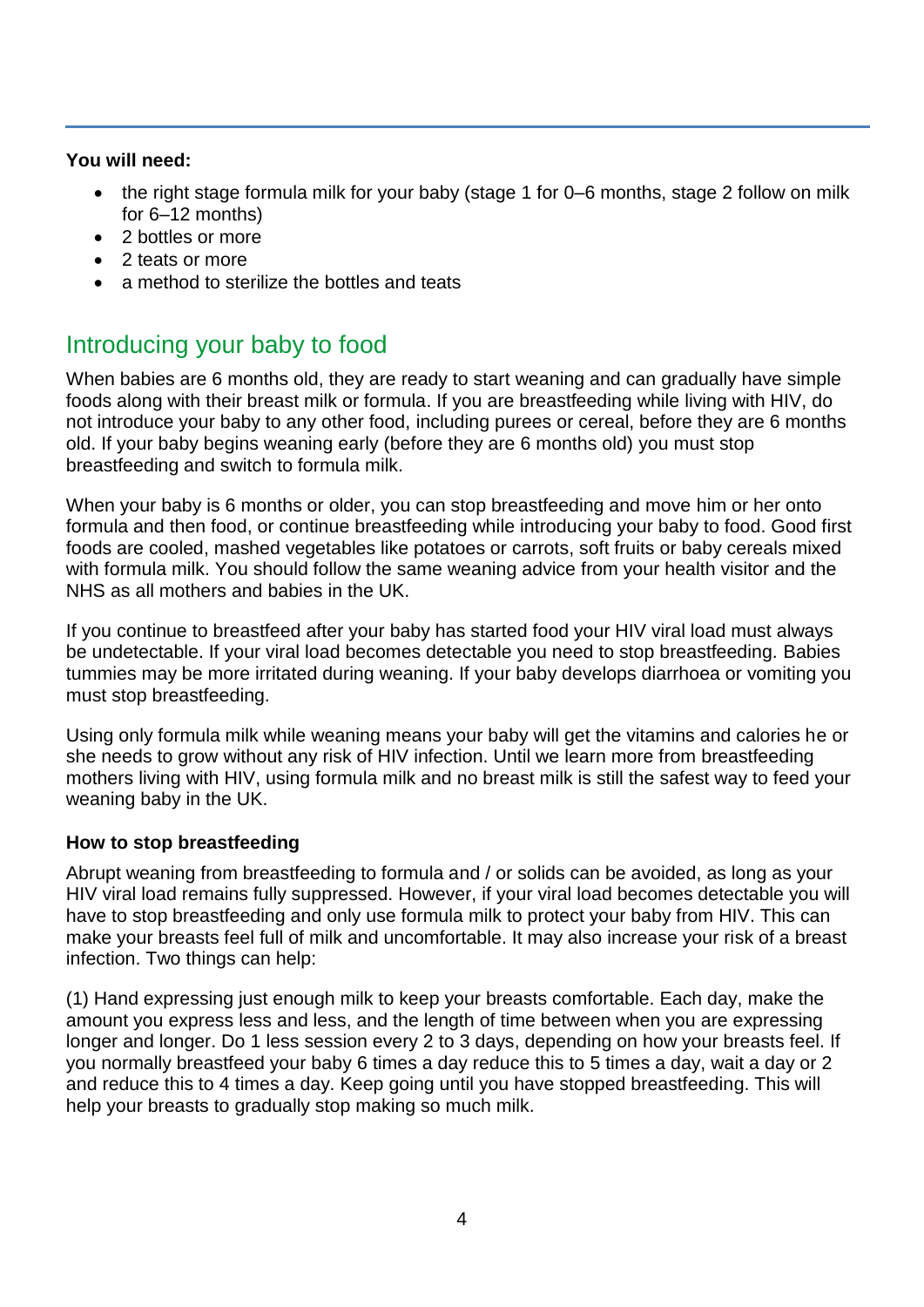(2) Cabergoline is a tablet that stops your body making breast milk. You may need to take 1 tablet once or a smaller dose 4 times over 2 days. This can make ending breastfeeding more comfortable for you. Ask your HIV clinic or your GP to prescribe cabergoline for you.

You can keep this medicine at home for when you want to stop breastfeeding.

# Help with breastfeeding problems for women living with HIV

If you have a problem breastfeeding and this leaflet does not help and you cannot get hold of a healthcare professional who understands HIV and breastfeeding, use the Safer Triangle and ask your community midwife or GP for advice.

Once you begin feeding your baby formula milk **do not** go back to breastfeeding.

### **Mastitis**

When milk stays in the breast for longer than usual, or the whole breast isn't being fully emptied, you can get a blocked milk duct. This can become inflamed and / or infected. This is called mastitis. Mastitis is very common – 1 in 10 and up to 1 in 3 breastfeeding women develops it. Speak with your community midwife about how to prevent and treat a blocked duct so it does not become mastitis.

### **Symptoms of mastitis**

- A red, swollen area on your breast that may feel hot and painful to touch
- A breast lump or area of hardness on your breast
- A burning pain in your breast that may be continuous or may only occur when you are breastfeeding
- Nipple discharge, which may be white or contain streaks of blood
- You may also feel achy, have a high temperature, chills and be very tired

Mastitis can develop quickly. See your GP or go to A&E if you have symptoms of mastitis to avoid a breast abscess (a build-up of pus) forming.

### **How to manage mastitis**

Mastitis causes the amount of virus in breast milk to increase. If you develop mastitis, do not breastfeed your baby. The safest thing you can do if you develop mastitis is to stop breastfeeding and change to formula milk.

- Express and throw away milk regularly from both breasts
- Throw away any milk expressed from the 2 days before the breast became sore
- Your doctor may give you antibiotics. Some will enter your breast milk. If you continue to breastfeed your baby against advice, the antibiotics may cause your baby to have diarrhoea. This is a sign that your baby's tummy is irritated and can increase the risk that HIV will enter your baby's body
- Rest and drink lots of fluids
- You can use paracetamol or ibuprofen. **Do not use aspirin if breastfeeding**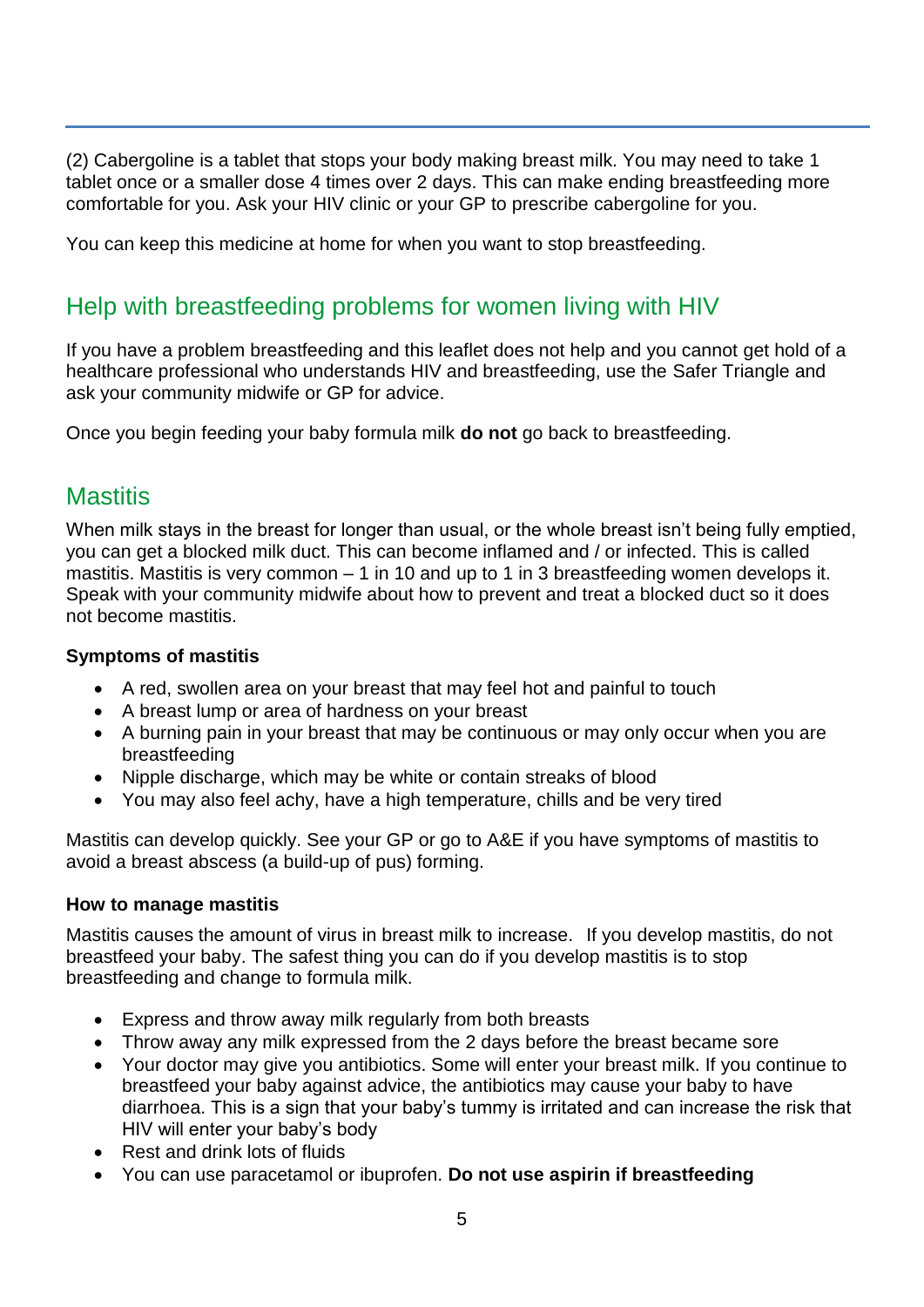- Avoid tight clothes or bras
- Warm baths and directing a hot shower onto the affected breast can help

#### **Feeding your baby after the mastitis has healed**

- If you start formula feeding, do not go back to breastfeeding. Continue to only feed your baby formula milk even after the mastitis has healed
- If you had enough stored breast milk to feed your baby with while you were unwell, and you did not feed your baby formula milk, you can start breastfeeding again 2 days (48hrs) after your mastitis has completely healed
- If your baby has runny poos or other signs of tummy irritation do not feed him or her with any breast milk – neither stored expressed milk, nor straight from your breast. Continue to feed your baby with formula milk after their tummy irritation has improved

# Cracked or bleeding nipples

Sore and injured nipples are usually because the baby is not latching onto the nipple well. Ask your community midwife or health visitor for help with this.

Irritated and broken skin can allow your blood to get into your breast milk. This could increase the chances of your baby being infected with HIV.

- Do not feed your baby from the sore breast while the nipple is cracked
- Hand express or pump milk from the sore breast and throw this milk away
- Do not feed you baby from the sore breast until the breast has healed and has been blood and pain free for at least 2 days (48hrs)
- Breastfeed your baby from the other breast
- If both breasts are cracked and sore even if there is no blood do not breastfeed your baby. Use your supply of stored expressed milk instead
- If you do not have enough stored expressed milk, feed your baby using formula milk

### **Feeding your baby after cracked nipples have healed**

If you start formula feeding, do not go back to breastfeeding. Continue to only feed your baby formula milk.

If you had enough stored expressed breast milk to feed your baby with while your nipples were cracked or irritated and you did not feed your baby formula, you can breastfeed again 2 days (48hrs) after your nipples are completely healed.

### Thrush: Candida yeast infection

Thrush is a yeast infection in your nipple. It can be passed from mother to baby and baby to mother. Sore and cracked nipples are more likely to develop thrush and nipples with thrush are more likely to stay sore and cracked. You are more likely to develop nipple thrush if you, or your baby, have been on antibiotics. If you, or your baby, have signs of thrush you are likely to pass it back and forth to each other until both of you are successfully treated.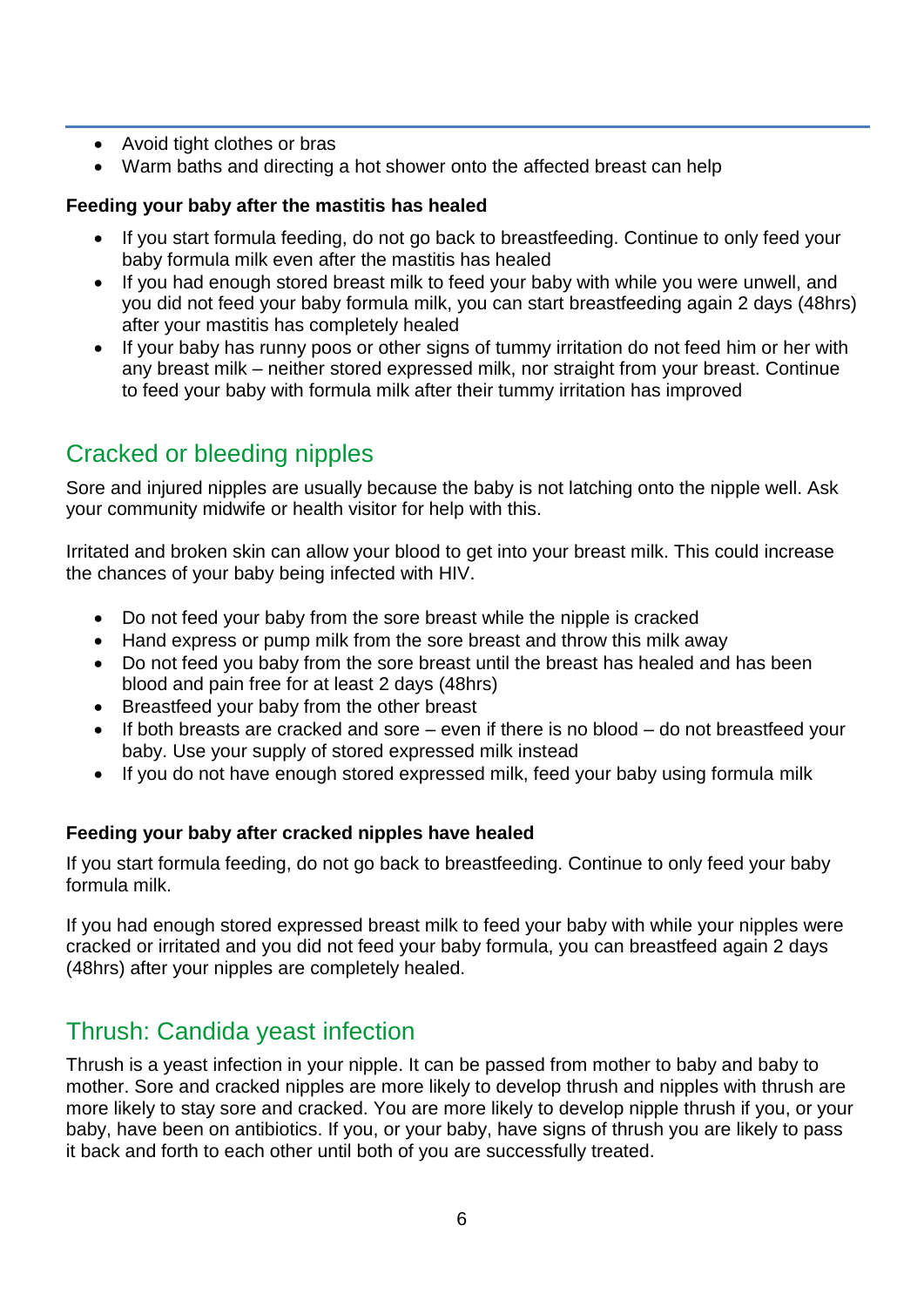### **Symptoms of nipple thrush in the mother**

- Breastfeeding is painful in both breasts, when previously it felt ok
- It is less likely to be nipple thrush if the pain is only on 1 side, you have a fever, or there is a warm, red patch on one of your breasts

### **Managing nipple thrush**

- Treat thrush with anti-fungal medicine for you and your baby and painkillers such as paracetamol or ibuprofen (not aspirin). Your GP can prescribe this for you
- If your nipple is cracked or bleeding do not breastfeed from the sore breast
- You can continue to breastfeed from the healthy breast, although it is likely that both nipples will have thrush
- Use your supply of frozen milk instead
- If you do not have enough frozen milk, feed your baby using formula milk
- Express and throw away milk from the sore breast until 48hrs after it has recovered

### **Feeding your baby after the nipple thrush has healed**

- If you start formula feeding, do not go back to breastfeeding. Continue to only feed your baby formula milk
- If you had enough stored expressed breast milk to feed your baby with while your nipples were cracked or irritated, and did not feed your baby formula milk, you can start breastfeeding again 2 days (48hrs) after your nipples are completely healed

# If you have diarrhoea and vomiting

You may not absorb your HIV medicine well if you have diarrhoea or are vomiting. This may cause a temporary increase in the amount of HIV in your breast milk.

- Do not breastfeed your baby if you have diarrhoea or are vomiting because you may not have absorbed enough of your anti-retroviral medicine
- Use your supply of stored expressed breast milk instead
- Express your milk and throw it away until at least 2 days (48hrs) after you last had diarrhoea or vomited
- Tell your clinic team, as they may want to check that the virus in your blood is still undetectable
- Your HIV clinic team may ask you not to breastfeed your baby and to throw away any expressed breast milk until they have been able to check the amount of virus in your blood
- If you do not have enough stored expressed breast milk then feed your baby with formula milk
- If you start formula feeding, do not go back to breastfeeding. Continue to only feed your baby formula milk
- If you had enough stored expressed breast milk to feed your baby with while you were unwell and did not feed your baby formula, you may be able to breastfeed again once you have spoken with your HIV clinic team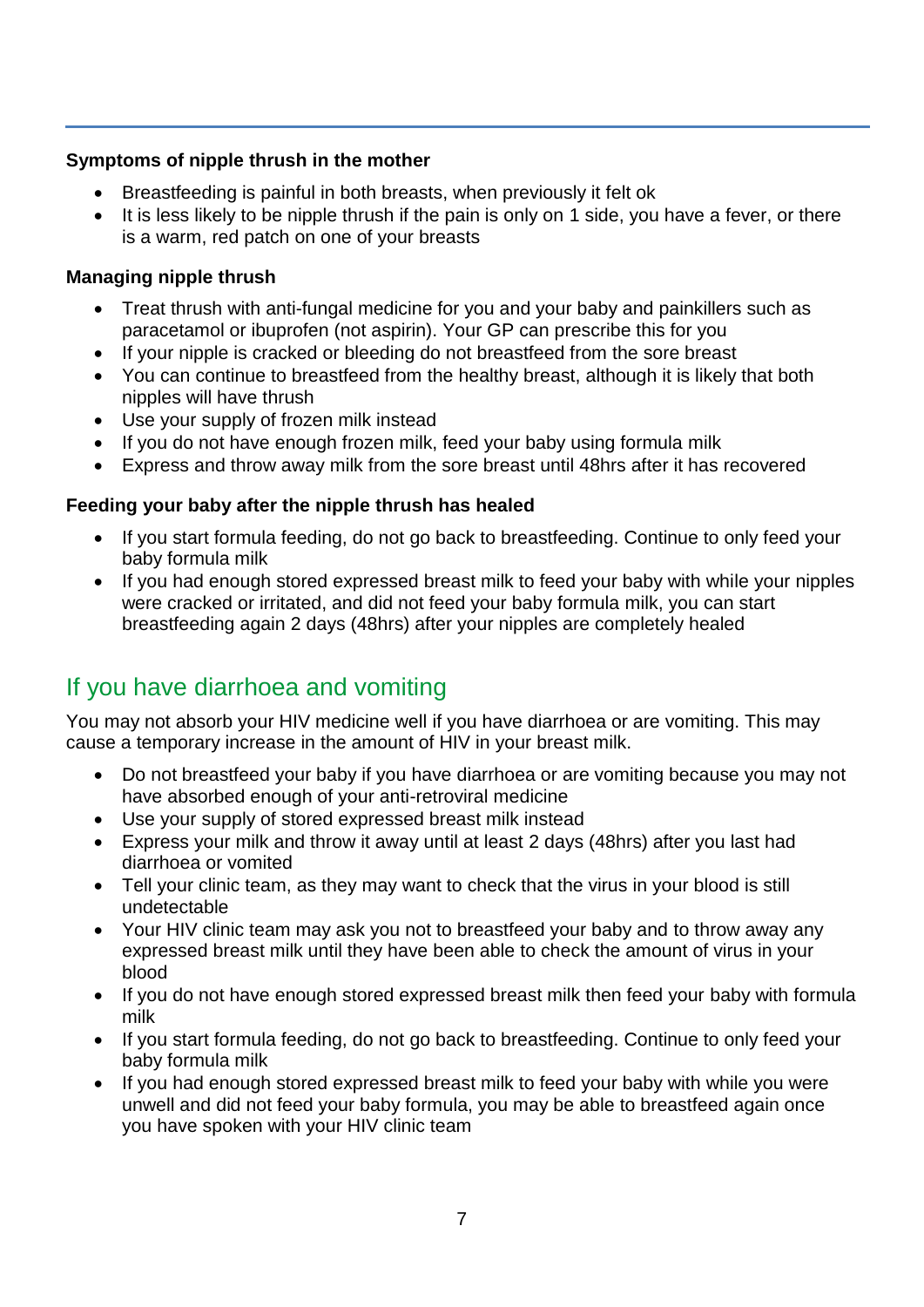### Diarrhoea and vomiting in your baby

If your baby has diarrhoea or is vomiting, it is safer to feed them formula milk. Diarrhoea and vomiting are signs that your baby's tummy and gut are irritated. This will make it more likely that any HIV in your breast milk can enter your baby's bloodstream and cause infection.

Start formula feeding and do not go back to breastfeeding. Continue to only feed your baby formula milk.

### If your baby is not putting on weight

You may be told to give your baby extra feeds of formula milk. Start formula feeding and do not go back to breastfeeding. Continue to only feed your baby formula milk.

### If HIV becomes detectable in your blood (detectable viral load)

Stop breastfeeding and start formula milk feeding.

Please ask us for a copy of our 'Breastfeeding your new baby' leaflet for more information about possible financial support towards the cost of formula feeding.

#### **And finally…**

We are learning more all the time about how to keep mothers and babies with HIV healthy. You may have a question for which we do not yet have a definite answer. If this happens we will use our experience to guide you. We will tell you when new scientific evidence is available. If you have a question and cannot reach us, use the Safer Triangle.

### Contact details

#### **Children's clinical nurse specialists**

Telephone: 020 3312 6946 Email: [family.clinic@nhs.net](mailto:family.clinic@nhs.net)

#### **Specialist midwife**

Telephone number: 020 3313 5179 Bleep 020 3311 1000 pager number 9601

### **Mentor Mother at Positively UK**

www[.positivelyuk.org/pregnancy/](positivelyuk.org/pregnancy/) Telephone: 020 7713 0444 Email: [hrogers@positivelyuk.org](mailto:hrogers@positivelyuk.org)